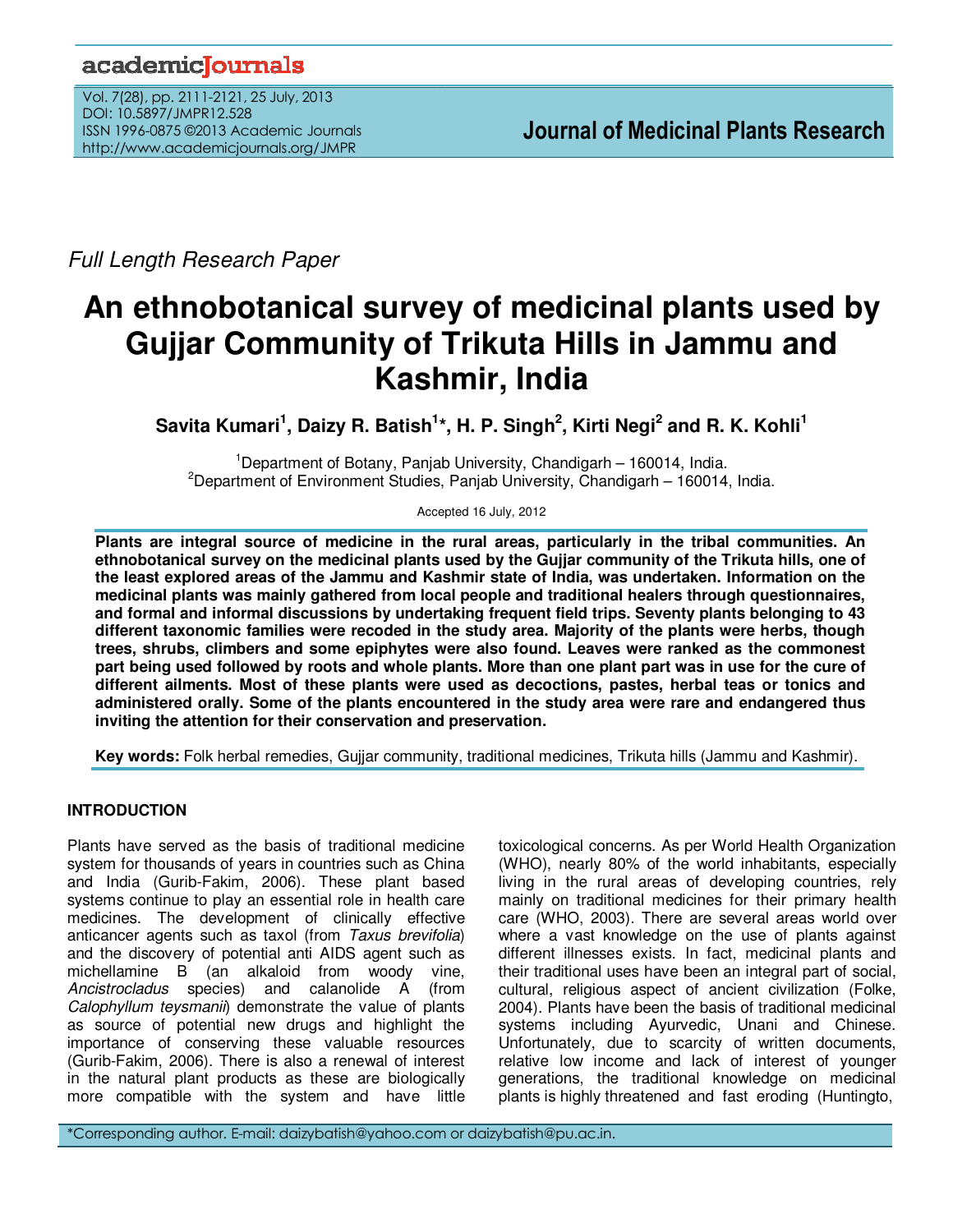2000). Of late, rediscovery of traditional knowledge about medicinal plant usage by local communities has been viewed as an important tool for natural resource management (DeWalt, 1994). The importance of local people and traditional knowledge in biodiversity conservation and ecosystem management has been well recognized by the international agencies, organizations and conventions such as Center for Biological Diversity (CBD) (Cormier-Salem and Roussel, 2002). Efforts are, therefore, required for assessing and documenting such knowledge and methods of utilizing these resources (Cunningham, 2001).

India has rich plant diversity and is one among the mega biodiversity countries of the world. Indians have been using medicinal plants since antiquity and the Ayurvedic methods date back to 5000 B.C (Kapoor, 1990). However, due to rapid industrialization and urbanisation, the knowledge has now been restricted to a few elderly people in the rural /tribal areas, who largely remain delinked from those in the urban areas. In order to bridge this gap, documentation and investigation on the medicinal uses of the plants by the rural people/tribes living in the remote areas is required.

Jammu and Kashmir, the northernmost state of India, has a rich repository of biodiversity including a diverse variety of medicinal plants (Dar et al., 2002). Previous studies have documented ethnobotanical information from Kashmir-Jhelum (Naqshi et al., 1992), Shopian (Tantray et al., 2009), Guries Valley (Ara and Naqshi, 1992), Kashmir valley (Dar et al., 1984), and Ladakh (Bhattacharyya, 1991), and Poonch valley (Khan et al., 2011). However, Trikuta hills in the Jammu region and inhabited by Gujjars are largely unexplored. Since Gujjars are shepherd by occupation, they keep on shifting from one place to another and mostly stay in the upper reaches of hills. Due to nomadic life style and remote area, primary health services are very low. Additionally, being illiterate, they believe more in traditional healing practices and have strong faith in them. However, studies documenting the traditional knowledge of medicinal plants used by Gujjars in this region are lacking. We therefore conducted a study to document and assess knowledge on the medicinal plants used by the Gujjar community of the Trikuta hills.

# **MATERIALS AND METHODS**

# **Description of the study site**

Trikuta hills (Map shown in Figure 1) lie between 32° 59′ and 33° 10′ N latitude and 74° 55′ and 75° 50′ E longitude and the altitude ranging from 360 m (at Bhabber of Katra) to 3000 m (at the top of Trikuta ridge). Climate is extremely cold in the months of December to February; temperature rises abruptly towards the end of April and remains hot till end of July. The region receives snowfall in the month of January in the area situated above 2000 m. The flora of this state is diverse (ranging from sub-tropical to temperate) due to its unique location and diverse climatic conditions.

### **Methods of data collection**

Ethnomedicinal data were collected between August, 2009 and April, 2011. The information was obtained through semi-structured questionnaires and interviews with key informants like local residents, health workers, renowned herbalists, etc., and through. Semi-structured questionnaires consist of closed and open questions, helps to accommodate responses from different groups, and get both qualitative and quantitative responses. The questionnaire /interview focussed mainly on the local names of the plants, plant part used and the ailment being cured, and the preparation and use of medicinal plants. The specimens of the ethnomedicinal plants were collected, identified, dried and a voucher specimen have been deposited at the Herbarium, Panjab University (PAN), Chandigarh, India. In all, information was collected from 25 persons (20 men and 5 women in the age group of 45 to 75 years). In one day, nearly 2 h were spent with one informant to gather the information and three informants were interviewed. Regular field visits were undertaken to the study area to get information on the uses of medicinal plants from various sections of the community and validate the gathered information (Figure 4). The reliability of the gathered information was confirmed by visiting and interviewing the informant thrice.

# **RESULTS**

The present study documented 70 plant species belonging to 43 families that have been used for medicinal purposes by the Gujjars in Trikuta hills. These have been arranged alphabetically and the information has been provided about their botanical name, family, local and English name, plant part used, and the method of administration (Table 1). These plants grow in a variety of habitats such as forest areas, open grasslands, fields, and rocky areas on the hills, etc. Of the documented plants, 11% (8 species) belonged to family Asteraceae, 9% (6 species) to Lamiaceae, and 9% (6 species) to Fabaceae with. In addition, three species each belonged to family Liliaceae, Polygonaceae and Solanaceae.<br>Families Rubiaceae, Menispermaceae. Fagaceae. Rubiaceae, Menispermaceae, Fagaceae, Malvaceae and Verbenaceae were represented with two species each (Figure 1). Among the identified medicinal plants, 33 were herbs (~47%), 13 each were shrubs and trees  $(\sim 19\%)$ , 9  $(\sim 13\%)$  were climbers and 2 were epiphytes (~3%) (Table 1, Figure 2).

Plants of Trikuta used by the Gujjars cure a number of diseases including rheumatism, skin problems, and respiratory and reproductive disorders. Species of Celastrus, Urtica, Hedera, Verbena, Dioscorea, and Saussurea are used for the treatment of rheumatism, whereas those of Bombax, Asparagus, Rubia, Dioscorea and Verbena are used against sexual and reproductive disorders.

Different parts of the plants were used for the treatment of various ailments /disorders fever, common cold and cough, asthma, abdominal pains, rheumatism, blood pressure, and liver related problems (Table 1). The most commonly used plant part was leaves (28 species), followed by roots (of 25 species), whole plants (17 species), floral parts and fruits (9 species), seeds (7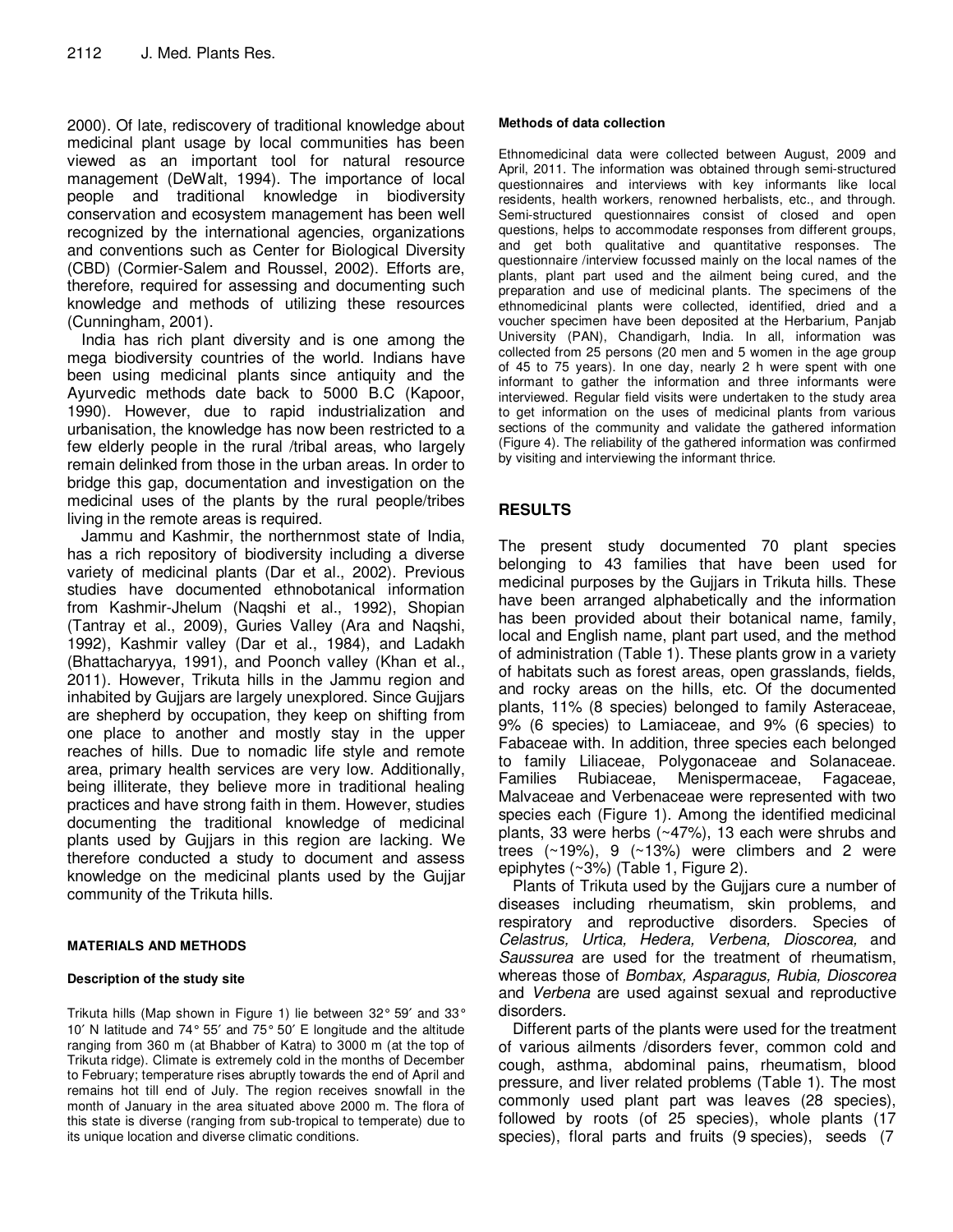

**Figure 1.** Geographical location of the study site, Trikuta hills (Jammu and Kashmir, India).



**Figure 2.** Distribution of ethnomedicinal plants, used by Gujjar community of Trikuta hills (Jammu and Kashmir, India), into different angiosperm families.

species), bark (3 species), and resins (2 species) (Figure 3). In most of the plants more than one part was used as medicine. For example, in Saxifraga ligulata both underground and aboveground parts were used for curing different ailments. Most of the species were used for curing more than one disease. These were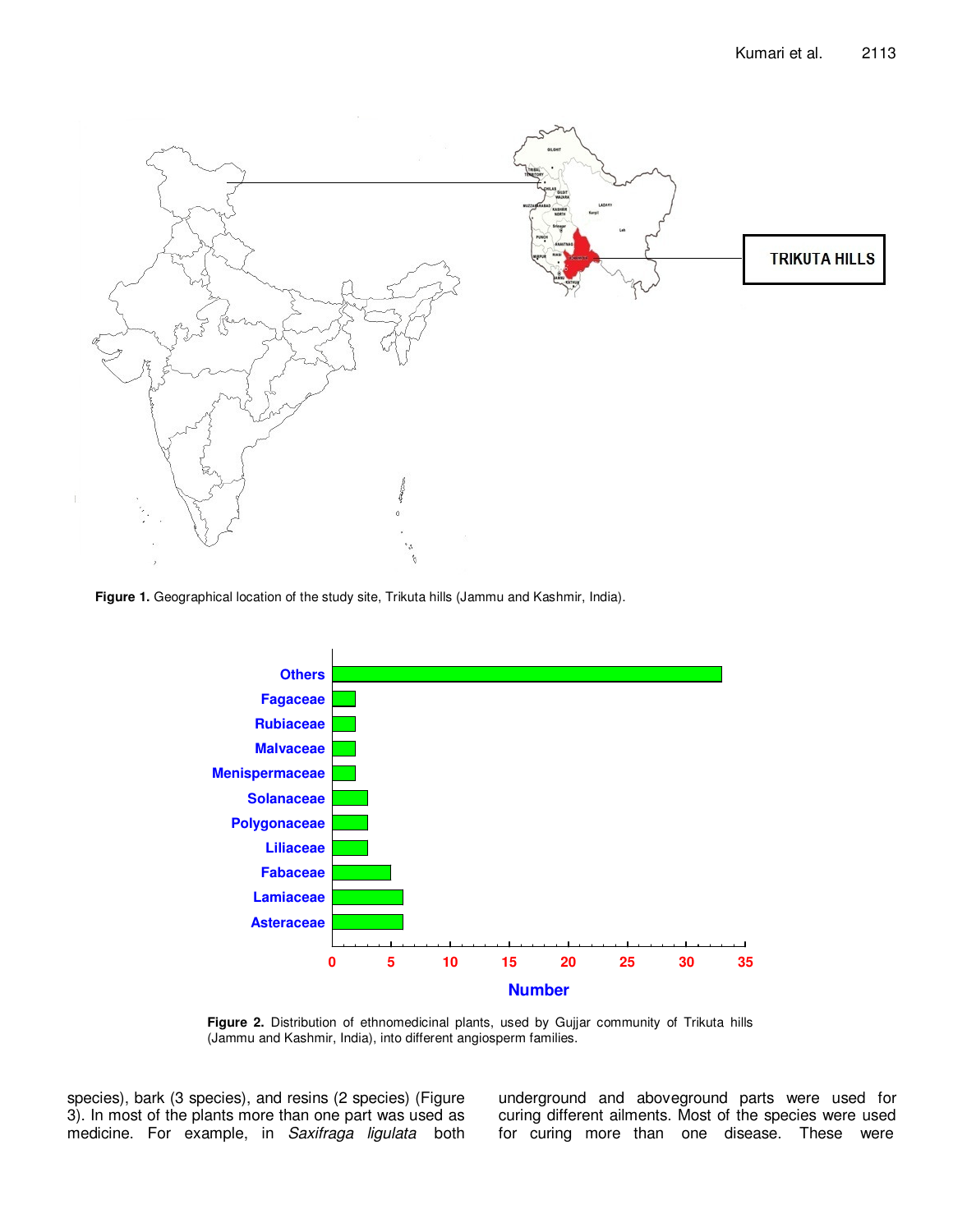

**Figure 3.** Frequency of use of different parts of ethnomedicinal plants by Gujjar community of Trikuta hills (Jammu and Kashmir, India).



**Figure 4.** Distribution of medicinal plants used by Gujjar community at Trikuta hills (Jammu and Kashmir, India) into various life-forms.

administrated mostly orally and a range of preparations such as decoction, paste, as powder, as juice or as vegetables eaten raw, herbal tea, and oil were adopted. Most of these preparations were made from the freshly collected plants just before the use; however, some are also used in dry form (Table 1).

# **DISCUSSION**

The present study reports the ethnomedicinal use of 70 plant species belonging to 43 families by the Gujjar community of Trikuta hills. Such a high diversity of plant use is indicative of significant role of phytotherapy in curing health problems. Most plant species used by the Gujjars in Trikuta hills belonged to family Asteraceae. This is not surprising since Asteraceae is one of the largest families of flowering plants and is the most abundant in this region (Dar et al., 2002). Besides, other predominant families in the study area were Lamiaceae, Fabaceae, Liliaceae, Polygonaceae and Rubiaceae etc., suggesting their species richness in the local flora and confirmed by earlier reports (Dar et al., 2002). The present study documented that herbs were the primary source of medicine. This may be attributed to humid climate of the area that facilitates the growth of herbs. These observations are in conformity with other studies conducted elsewhere reporting herbs as the most dominant and ethnomedicinally important plants (Tangjang et al., 2011; Yineger et al., 2008). The most frequently used plant part was the leaves followed by roots, whole plant, flowers, fruits, seeds and bark. The greater use of leaves for the purpose of medicine is not surprising since these are the most accessible parts and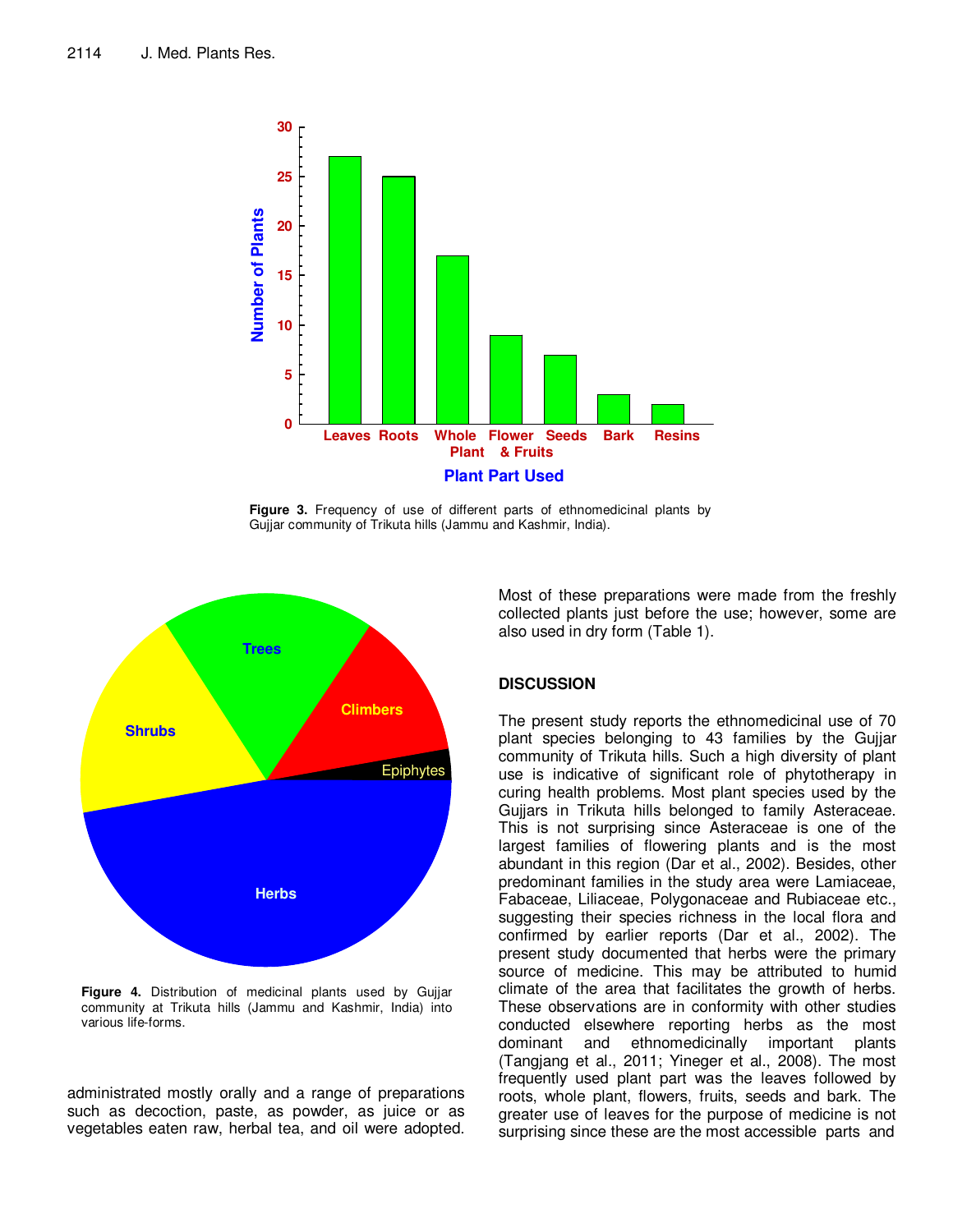**Botanical name and family**  Abies pindrow **Voucher Code Habit and habitat Local and English name Part used Mode of application Ethnomedicinal use**  Pinaceae PAN-<sup>18080</sup>Tree Forest area Fir, Himalayan silver fir Leaf, resin Dried, oil Ulcer, Rheumatism Abrus precatorius Fabaceae PAN-<sup>18065</sup>Climber Forest area Rakantha bail, Rosary beads Leaf, seeds Decoction Menstural cramps, Nerve tonic. Achillea millefolium**Asteraceae** PAN-PAN- Herb Forest Millfoil Charp Forest and Paste Crushed leaves and flower heads are used against Paste Crushed leaves and floral heads are used against inflamed gums and tooth ache Achyranthes bidentata Amaranthaceae PAN-Herb Herb Purkandi, Leaves and paste Against insect bite, snake bite, scorpion bite, worn on<br>18076 forest floors Prickly flower chaff roots. Paste arm in fever, abdominal pains Adiantum capillusveneris Pteridaceae PAN-PAN- Epiphyte Forest areas Parshoshan, Mhole plant Paste Piles and fissure, leaves are tied around fractured paste Paste Paste Piles and fissure, leaves are tied around fractured bone for quick healing, diuretic and febrif Aesculus indica Sapindaceae PAN-Tree Tree Van khodi, Seeds and Oil Coll for rheumatism, flowers have astringent properties<br>18064 Forest areas chestnut horse fruits. Ajuga bracteosa Lamiaceae PAN-18094 Herb Forest area Neel kanthi, Reaves Juice, paste, Applied locally on areas of bells palsey, blood purifier<br>18094 Forest area Sulle bugle Leaves and decoction Leukorrhea Asplenium dalhousiae Aspleniaceae PAN-<sup>18053</sup>Herb Forest area Gutti, Dalhousie spleenwort Roots Decoction Infants as Ghutti Atropa belladonna Solanaceae PAN-PAN- Shrub Saagangur, Whole plant, Raw and Intestinal-cramps, Arthritis, Excessive salvation.<br>18055 Open grass land Deadly night's shade Roots powdered Intestinal cramps, Arthritis, Excessive salvation. Allium rubellumLiliaceae PAN-PAN- Herb Farnu Farnu Flower head, powder Leaves and flowers used as condiment, reduce blood Powder Leaves and flowers used as condiment, reduce blood cholesterol Asparagus adscendens LiliaceaePAN-19031 Shrub Sansspore Bhizome Toung shoots Increases milk production in lactating mothers,<br>19031 Forest areas White musli Rhizome Young shoots aphrodisiac property. Berberis lyciumBerberidaceae PAN- Shrub - Rasaunt - Roots and Paste - Roots extract is applied to eyesores and piles, possess cooling effect, antiseptic - Paste Paste Roots extract is applied to eyesores and piles, possess cooling effect, antiseptic

Table 1. List of medicinal plants used traditionally by Gujjar community in Trikuta hills, Jammu and Kashmir (India) for the cure of diseases.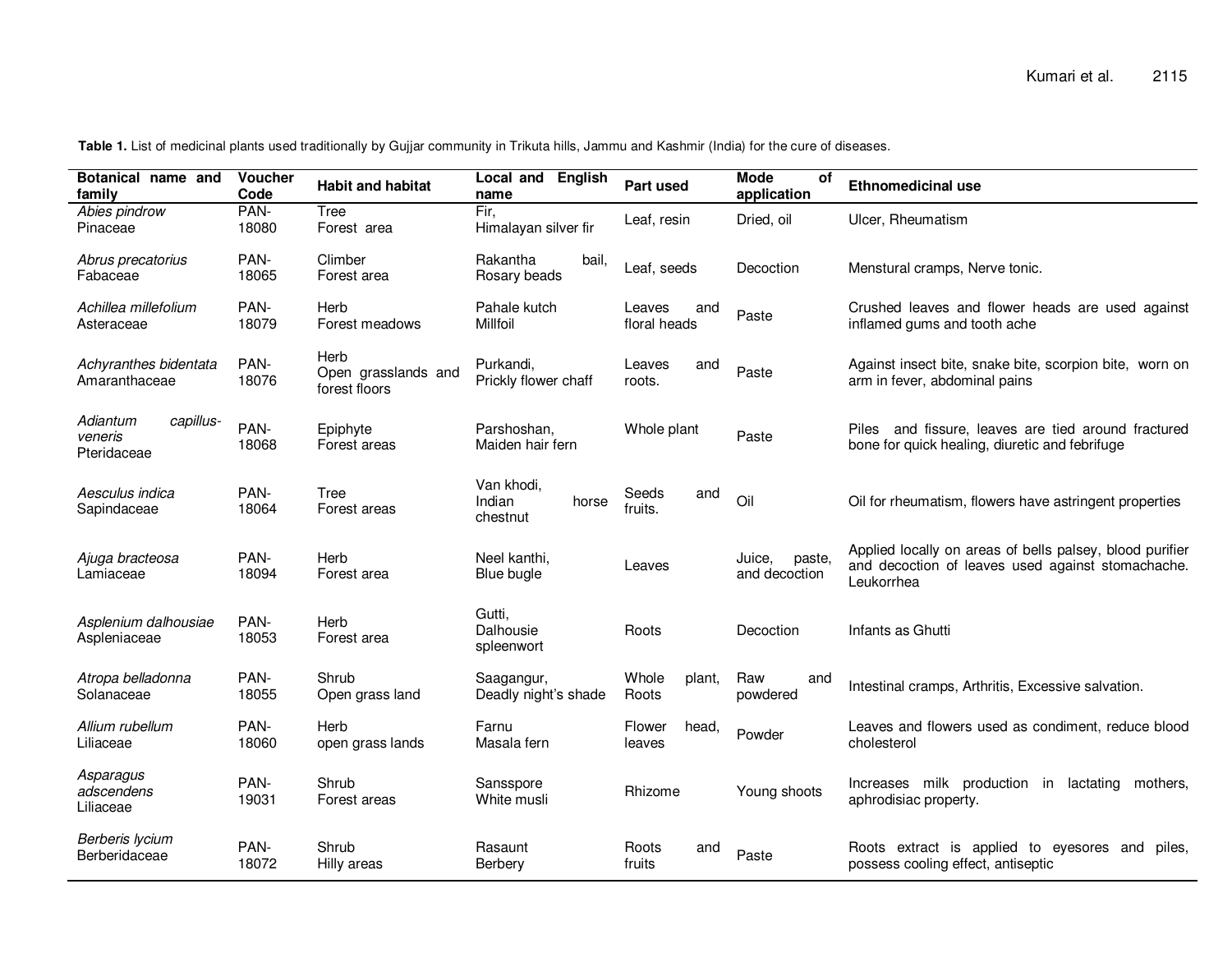| Bistorta amplexicaulis<br>Polygonaceae    | PAN-<br>18095 | Shrub Hilly terrains           | Mundi chaye<br>White<br>mountain<br>fleece<br>flower | Rhizome               | Dried powder              | beneficial in<br>checking<br>Herbal tea<br>menorrhagia,<br>asthma, joint inflammation.             |
|-------------------------------------------|---------------|--------------------------------|------------------------------------------------------|-----------------------|---------------------------|----------------------------------------------------------------------------------------------------|
| Boerhavia diffusa<br>Nyctaginaceae        | PAN-<br>19012 | <b>Herb Roadsides</b>          | Itshit.<br>Hogweed                                   | Roots                 | Powdered                  | Roots are laxative, powdered roots are applied on<br>gangrenes                                     |
| Bombax ceiba<br>Bombacaceae               | PAN-<br>19030 | Tree Forest areas              | Safed muli<br>Red silk cotton tree                   | Roots                 | Powdered                  | Roots are used against male reproductive problem.                                                  |
| Butea monosperma<br>Fabaceae              | PAN-<br>19029 | Tree Plain areas               | Pala.<br>Flame of forest                             | Whole plant           | Paste                     | Cancer and skin ailments                                                                           |
| Castanea sativa<br>Fagaceae               | PAN-<br>18090 | Tree Forest area               | European chestnut                                    | Seeds                 | Raw                       | Constipation and piles, Dried flowers are taken with<br>milk                                       |
| Celastrus paniculata<br>Celastraceae      | PAN-<br>18059 | <b>Climber Forest areas</b>    | Malkangani Intellect<br>tree                         | Seeds                 | Oil                       | Seeds yield oil which is used in rheumatism and gout.                                              |
| Cissampelos pareira<br>Menispermaceae     | PAN-<br>19003 | Climber Forest area            | Baatal bail,<br>Ice vine                             | Leaves, Roots         | Raw, Juice                | Eye problems, Stomach ache, Boils and pimples                                                      |
| Cichorium intybus<br>Asteraceae           | PAN-<br>19002 | Herb Fields                    | Cichory<br>Kashni,                                   | Roots, Leaves         | Powdered,<br>Juice        | Anti-inflammatory, rheumatism                                                                      |
| Convolvulus arvensis<br>Convolvulaceae    | PAN-<br>19004 | <b>Climber Plains</b>          | Raibala,<br>Field bindweed                           | Roots, Leaves         | Powder<br>and<br>paste    | Piles and dandruff                                                                                 |
| Colebrookea<br>oppositifolia<br>Lamiaceae | PAN-<br>19013 | Shrub Rocky places             | Swali<br>Indian Squirrel plant                       | Leaves                | Paste                     | Leaves tied on infant stomach gives relief to stomach<br>ache. Fastens healing                     |
| Cordia myxa<br>Boraginaceae               | PAN-<br>19014 | <b>TreeForest areas</b>        | Lasuda<br>Assyrian plum                              | Fresh leaves.         | Paste                     | Fresh leaves are cooked as vegetable used against<br>Loose motions                                 |
| Corydalis govaniana<br>Papaveraceae       | PAN-<br>18061 | Shrub Hilly terrain            | <b>Bhoot</b><br>nashni,<br>Corydalis                 | Roots                 | Powdered and<br>decoction | Diuretic, eye infection                                                                            |
| Datura stramonium<br>Solanaceae           | PAN-<br>18078 | Herb Open areas                | Datur.<br>Thorn apple                                | Whole plant           | Powdered                  | Anti inflammatory, insanity                                                                        |
| Delphinium denudatum<br>Ranunculaceae     | PAN-<br>19015 | Herb Moist and shady<br>places | Mori<br>Larkspur                                     | Seeds<br>and<br>roots | Paste                     | Seeds used as insecticide and in treatment of skin<br>eruption, Roots in high fever and tooth ache |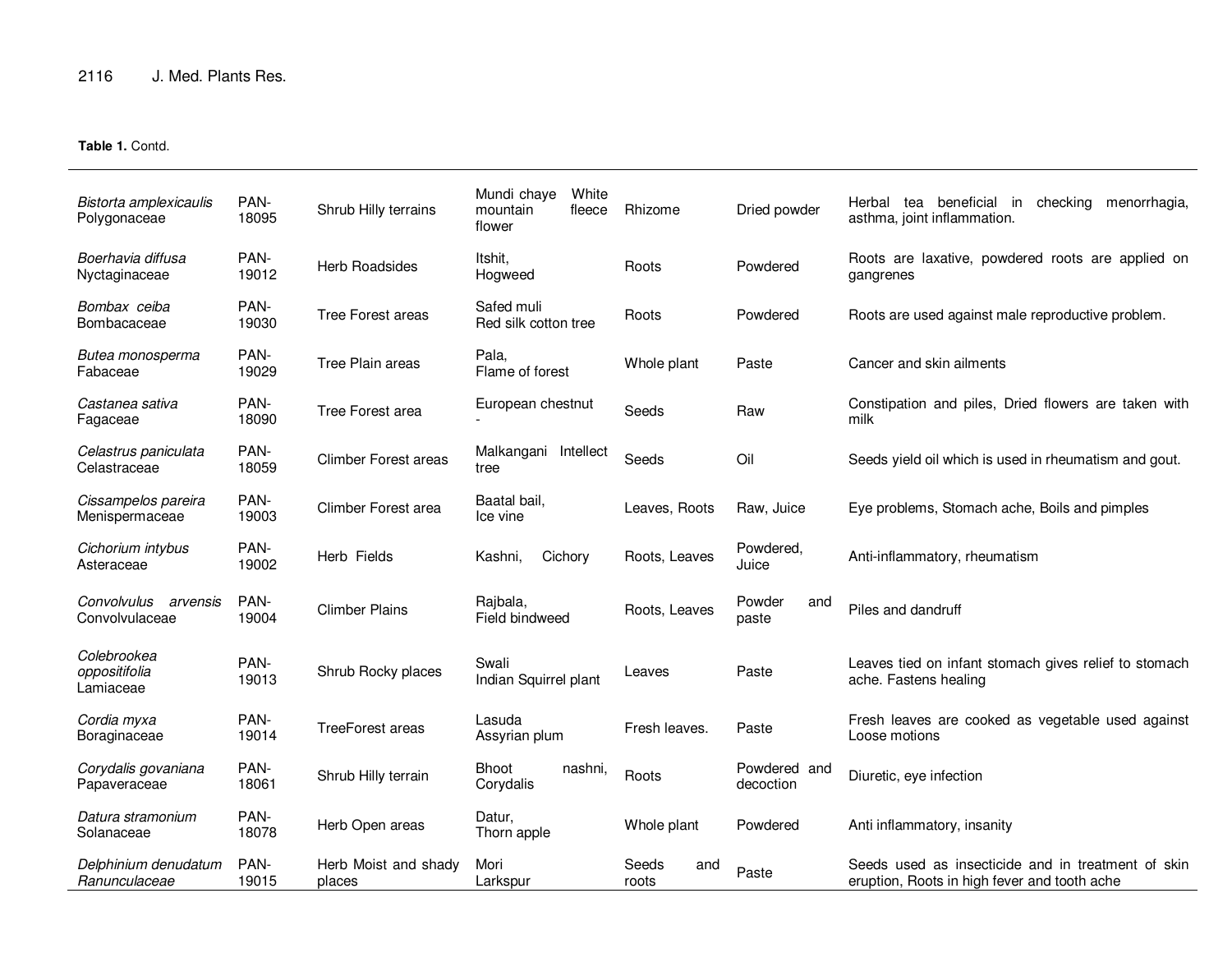| Desmodium<br>microphyllum<br>Fabaceae        | PAN-<br>18074 | Shrub Forest area                     | Mathuri                          | Roots                        | Decoction           | female reproductive problems                                                              |
|----------------------------------------------|---------------|---------------------------------------|----------------------------------|------------------------------|---------------------|-------------------------------------------------------------------------------------------|
| Digitalis purpurea<br>Plantaginaceae         | PAN-<br>18058 | Herb Plain area                       | Tilmohri, foxglove               | Leaves                       | Juice               | Heart tonic and epilepsy                                                                  |
| Dioscorea deltoidea<br>Dioscoreaceae         | PAN-<br>18084 | Climber Plain areas                   | Kreench<br>Wild yam              | Tubers                       | Powdered.<br>paste  | Used in rheumatism, ophthalmic ailments and in the<br>synthesis of contraceptive pills    |
| Eclipta alba<br>Asteraceae                   | PAN-<br>19016 | Herb Moist places                     | <b>Bhangara</b><br>False daisy   | Whole plant                  | Powdered            | Powdered plant material along with sugar is made into<br>drink-good for heat              |
| Erigeron bonariensis<br>Asteraceae           | PAN-<br>19017 | Herb<br>Waste places                  | Shesherda<br>Asthma weed         | Leaves                       | Powdered            | Heart burn sensation                                                                      |
| Fumaria indica<br>Fumariaceae                | PAN-<br>19018 | Herb Along fields                     | Pith patra<br>Fumitory           | Whole plant                  | Powdered            | Diuretic, plant is dried then powdered, mixed with<br>honey and applied on small pustules |
| Galium aparine<br>Rubiaceae                  | PAN-<br>18089 | <b>Climber Forest floors</b>          | Ranghe<br>Scabrid bed straw      | Whole plant.                 | Juice               | Whole plant is used as diuretic and for detoxification                                    |
| Gerbera gossypina<br>Asteraceae              | PAN-<br>18096 | Herb Hilly terrain                    | Bhurjali,<br>Hairy gerbera daisy | Leaves, whole<br>plants      | Roots               | Increase milk production in lactating mothers.                                            |
| Gloriosa superba<br>Liliaceae                | PAN-<br>18093 | Herb Forest areas                     | Karianaga<br>Flame lily          | Roots                        | Fresh roots         | Roots as source of colchicine and purgative, antidote<br>to cobra bite                    |
| Hedera nepalensis<br>Araliaceae              | PAN-<br>18082 | <b>Climber Forest areas</b>           | Ktambari Ivy                     | Leaves,<br><b>Berries</b>    | Raw,<br>Decoction.  | Stimulant, diaphoretic, cathartic, rheumatism                                             |
| Holarrhena<br>antidysenterica<br>Apocynaceae | PAN-<br>19019 | Tree Rocky hill sides                 | Inderjoe<br>Easter tree          | Seeds,<br>bark<br>and leaves | Dried,<br>Decoction | Joint pains, Indigestion, Nausea, dysentery                                               |
| Hypericum<br>oblongifolium<br>Hypericaceae   | PAN-<br>18081 | Shrub<br>Moist<br>and<br>shady places | Basantharad<br>Saint John's wort | Roots,<br>fresh<br>leaves    | Decoction           | Antispasmodic, bronchodilator.                                                            |
| Indigofera gerardiana<br>Fabaceae            | PAN-<br>18051 | Shrub, Forest area                    | Kathi Gerards Indigo             | Root                         | <b>Dried</b>        | Abdominal pain                                                                            |
| Inula cappa<br>Asteraceae                    | PAN-<br>18056 | Herb Forest area                      | Khardmalli,<br>Sheeps<br>ear     | Root                         | Raw, juice          | Decoction of roots for mouth ulcers, oedema                                               |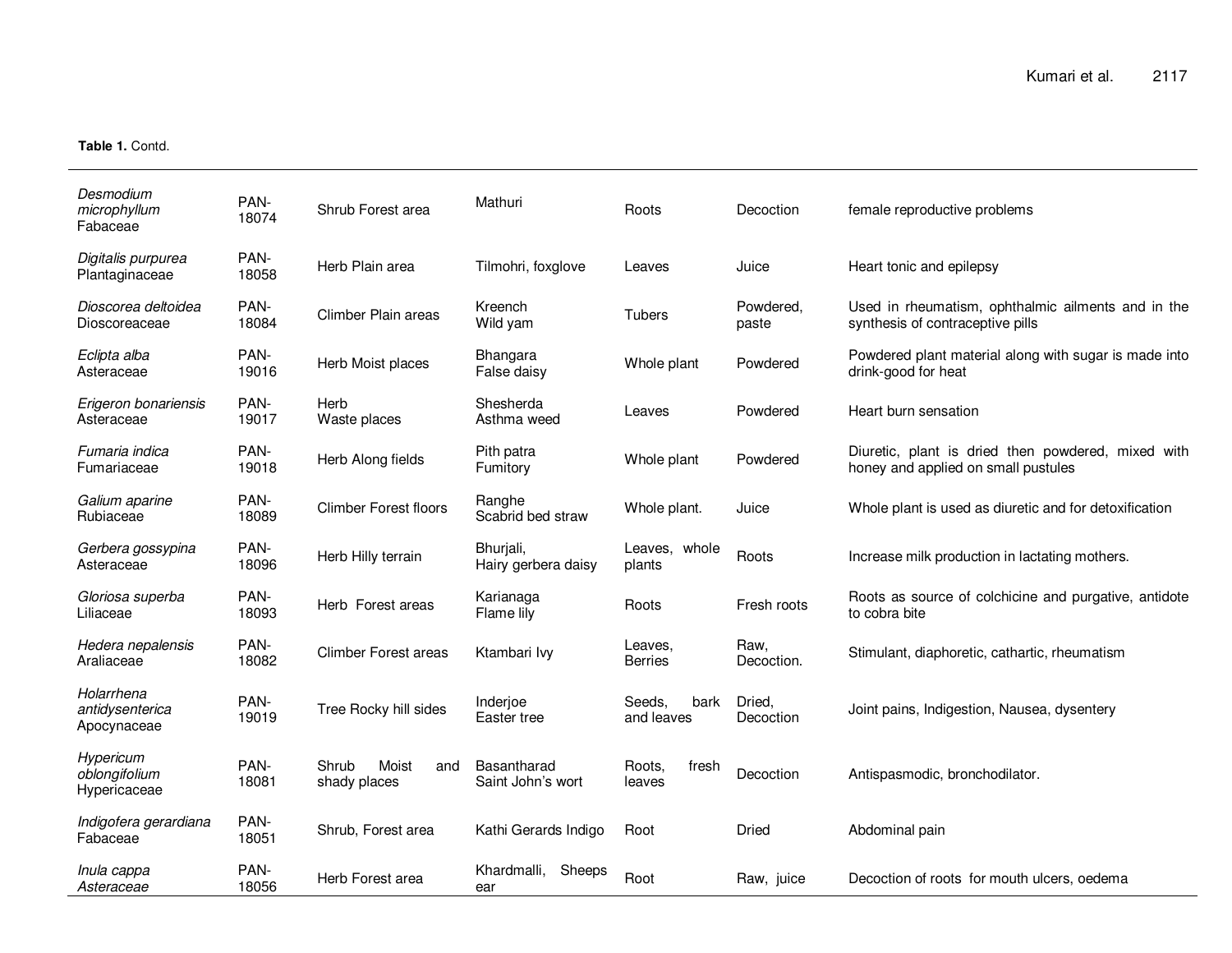| Justicia adhatoda<br>Acanthaceae        | PAN-<br>19028 | Roadsides<br>Shrub<br>and wastelands | Barakanda<br>Vasaka             | Leaves<br>and<br>roots  | Decoction                              | Decoction used in cough, asthma and<br>chronic<br>bronchitis                                                                               |
|-----------------------------------------|---------------|--------------------------------------|---------------------------------|-------------------------|----------------------------------------|--------------------------------------------------------------------------------------------------------------------------------------------|
| Leucas aspera<br>Lamiaceae              | PAN-<br>18092 | Herb Along fields                    | Bara halkasa<br>Thumai          | Whole plant             | Dried                                  | Stimulant                                                                                                                                  |
| Azadirachta indica<br>Meliaceae         | PAN-<br>19020 | Tree<br>Forest areas                 | Dhrek,<br>Persian lilac         | Leaves                  | Fresh leaves,<br>Powdered form         | Leaves tied around throat are good for mumps, tonsil,<br>fruit cover dried powdered mixed with Aloe vera and<br>honey good for cancer cure |
| Ocimum americanum<br>Lamiaceae          | PAN-<br>18091 | Shrub<br>Forest area                 | Ghareda<br>Lime basil           | Leaves<br>and<br>seeds  | Fresh<br>and<br>powdered,<br>decoction | Stomach ache in infants and also for internal swelling                                                                                     |
| Polygonum capitatum<br>Polygonaceae     | PAN-<br>18070 | Herb Hilly terrain                   | Chodru,<br>Pinkhead kotweed     | Aerial part             | Decoction and<br>juice                 | Eye problems and urinary infection.                                                                                                        |
| Punica granatum<br>Punicaceae           | PAN-<br>18086 | Tree Forest area                     | Dharudni<br>Wild pomegranate    | Fruit, bark             | Raw,<br>Decoction                      | Increases appetite, against tapeworm                                                                                                       |
| Quercus<br>leucotrichophora<br>Fagaceae | PAN-<br>18073 | Tree, Forest area                    | Banjh,<br>White oak             | Resin                   | Dried resin                            | Stomach ache                                                                                                                               |
| Rabdosia rugosa<br>Lamiaceae            | PAN-<br>18062 | Herb Plain areas                     | Maldah,<br>Wrinkled leaf Isodon | Leaves                  | Decoction                              | Best honey is obtained from its flower; leaves also<br>used for stomach ache and gastric                                                   |
| Rhododendron<br>arboreum<br>Ericaceae   | PAN-<br>18071 | Tree Forest area                     | Matahal,<br>Rose tree           | Flower                  | Raw, cooked                            | Blood enhancer                                                                                                                             |
| Ricinus communis<br>Euphorbiaceae       | PAN-<br>19027 | Shrub Open areas                     | Arand,<br>Castor                | Leaves<br>and<br>seeds  | Oil and fresh<br>leaves                | Leaves tied on joint good for joint pains, oil from seeds<br>as expectorant                                                                |
| Rubia cordifolia<br>Rubiaceae           | PAN-<br>18063 | Climber Dry slopes                   | Manjit<br>Madderwort            | Leaves<br>and<br>fruits | Juice                                  | Acts as an astringent, discoloration of skin and<br>freckles menorrhagia, menstrual disorder                                               |
| Rubus niveus<br>Rosaceae                | PAN-<br>18075 | Shrub Forest area                    | Kale akkha,<br>Hill raspberry   | Fruits                  | Raw                                    | Blood enhancer                                                                                                                             |
| Rumex hastatus<br>Polygonaceae          | PAN-<br>18097 | Herb Sloppy areas                    | Khatti ambi,<br>Arrowleaf dock  | Whole plant             | Juice                                  | Juice from plant removes leech from ear                                                                                                    |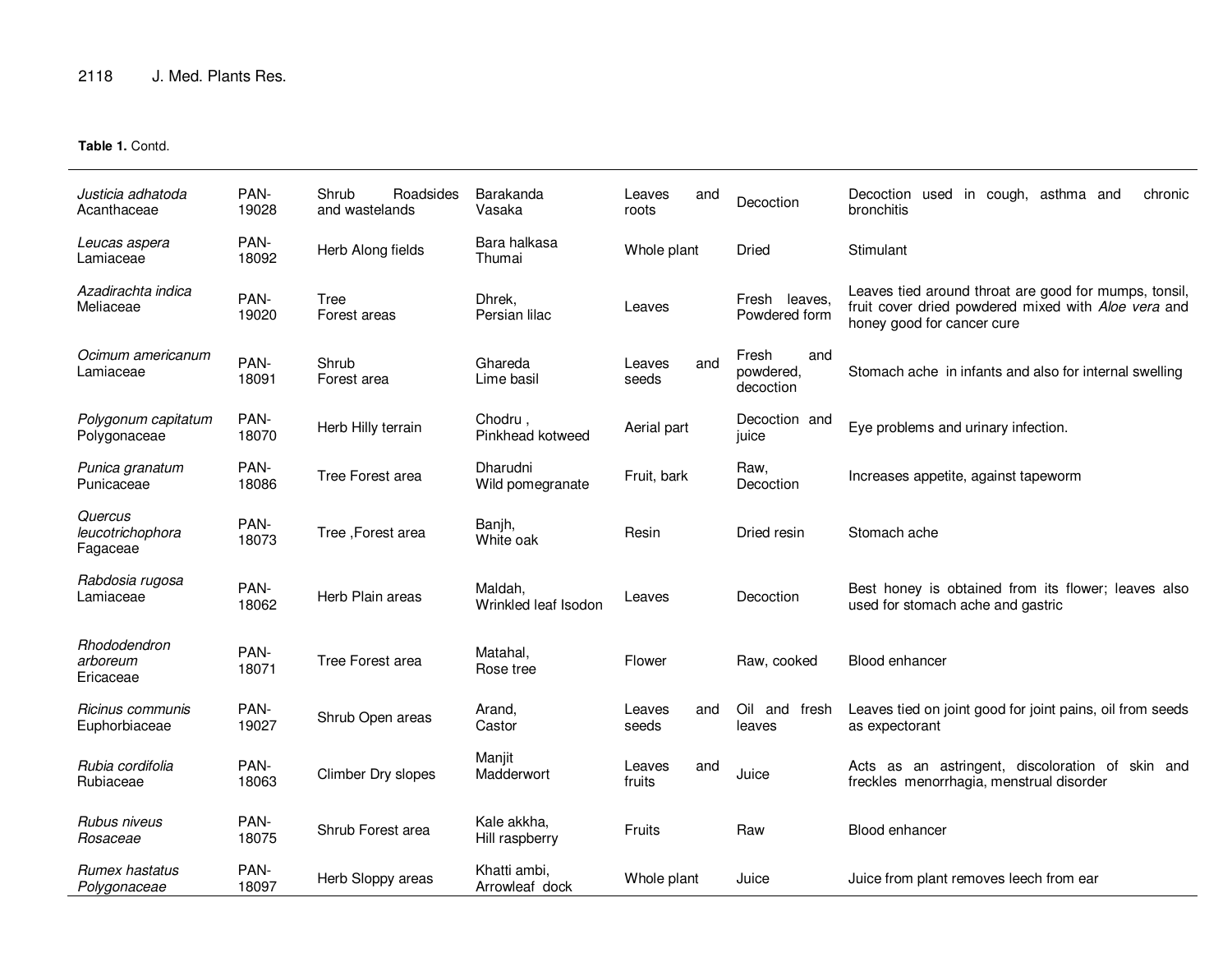| Salvia plebeia<br>Lamiaceae            | PAN-<br>19026 | Herb Open spaces                            | Kakrondha.<br>Sage weed             | Leaves                 | Juice              | Given to patients with frequent<br>reoccurrence of<br>diarrhoea                                                                                                              |
|----------------------------------------|---------------|---------------------------------------------|-------------------------------------|------------------------|--------------------|------------------------------------------------------------------------------------------------------------------------------------------------------------------------------|
| Saussurea costus<br>Asteraceae         | PAN-<br>18085 | Herb Rocky slopes                           | Kuth.<br>Costus                     | Roots                  | Oil, decoction     | Roots are used in cough, bronchitis, oil from roots are<br>used in rheumatism                                                                                                |
| Saxifraga ligulata<br>Saxifragaceae    | PAN-<br>18083 | Herb<br>Moist rocks                         | Pathar<br>phorh,<br>Saxifrage       | Leaves<br>and<br>Roots | Powdered,<br>paste | Kidney stone, leukorrhea, leaves are used in wound<br>healing, tubers are used as tea                                                                                        |
| Sida rhombifolia<br>Malvaceae          | PAN-<br>19011 | Herb In wild areas                          | Chikana,<br>Country mallow          | Whole plant            | Paste              | Relief from micturation and leukorrhea                                                                                                                                       |
| Sisymbrium irio<br><b>Brassicaceae</b> | PAN-<br>19021 | Marshy<br>Herb<br>and<br>moist places       | Khubkali,<br>London<br>rocket       | Whole plant            | Juice seeds        | Whole plant Astringent and expectorant                                                                                                                                       |
| Solanum nigrum<br>Solanaceae           | PAN-<br>19010 | <b>HerbRoadsides</b>                        | Kaya koti,<br>Black night shade     | Leaves                 | Paste              | Used for tingling sensation in organs and in oedema,<br>Kidney inflammation                                                                                                  |
| Taraxacum officinale<br>Asteraceae     | PAN-<br>18054 | Herb Plain areas                            | Bathur Dandelion                    | Roots<br>and<br>leaves | Powdered           | Roots-diuretic for chronic disorder of kidney, leaves<br>used for fomentation, blood purifier, dislocation of<br>joints, diarrhoea, dysentery, foment, gastric ulcers        |
| Taxus baccata<br>Taxaceae              | PAN-<br>18077 | <b>Tree Forest</b>                          | Brahmi<br>Common<br>yew             | <b>Bark</b>            | Powdered           | Used as tea                                                                                                                                                                  |
| Tinospora cordifolia<br>Menispermaceae | PAN-<br>19022 | Climber Forests and<br>along fields         | Giloe,<br>Heart-leaved<br>tinospora | <b>Stem</b>            | Decoction          | Decoction of stem for dengue fever                                                                                                                                           |
| Trifolium pratense<br>Fabaceae         | PAN-<br>19007 | Herb, Plain area                            | Red clover, Triptra                 | Leaves, Flower<br>head | Decoction          | Tea                                                                                                                                                                          |
| Tribulus terrestris<br>Zygophyllaceae  | PAN-<br>19008 | Open<br>Herb<br>areas<br>(preferably sandy) | Gokshru<br>Land<br>caltrops         | Whole plant            | Decoction          | Decoction prepared from fruit and thorn is good for<br>kidney ailments like stone, urinary tract infection and<br>inflammation.                                              |
| Urtica dioica<br>Urticaceae            | PAN-<br>19025 | Herb Plain areas                            | Soi<br>Stinging nettle              | Whole plant            | Decoction          | Water extract of leaves have antiseptic properties, also<br>used against gout, sprain, swell                                                                                 |
| Valeriana jatamansi<br>Valerianaceae   | PAN-<br>18098 | Herb Exposed rocks<br>and shady places      | Mushkhibala<br>Indian valerian      | Roots                  | Decoction          | aromatic, bitter roots antiseptic, used for treatment of<br>epilepsy, it is also used as sedative                                                                            |
| Verbena officinalis<br>Verbenaceae     | PAN-<br>19009 | Herb Open areas                             | Common verbena<br>Verbain           | Roots<br>and<br>leaves | Oil, paste         | Roots-remedy for snakebite, leaves used as tonic in<br>rheumatism and diseases of joints, ointment from<br>leaves is given for swelling of womb, in nervous<br>complications |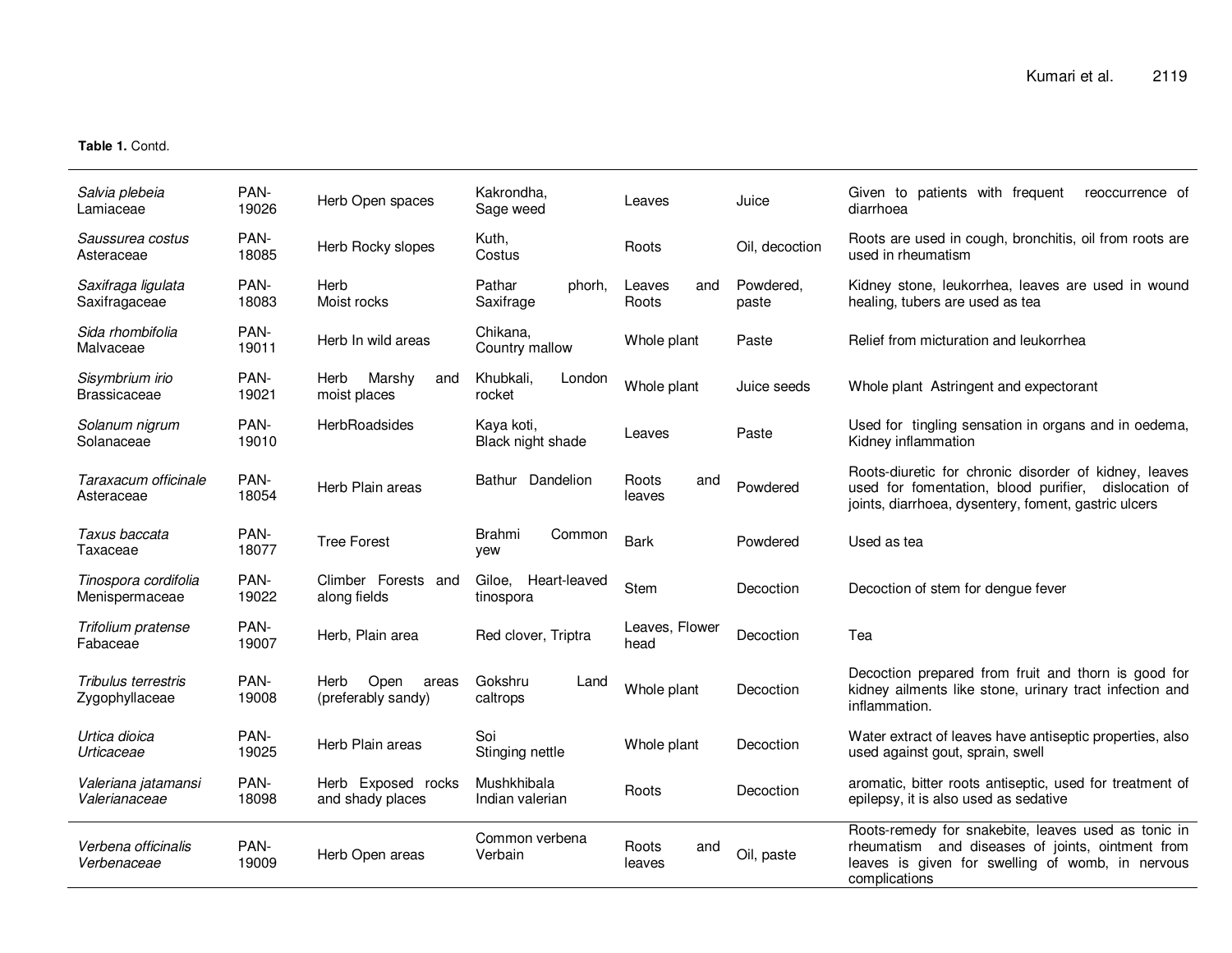| Viola serpens<br>Violaceae      | <b>PAN</b><br>18088 | Herb Moist and shady<br>places | Banafsha<br>Sweet violet                  | Whole plant | Dried powder            | Rhizome<br>for<br>relieving<br>-herbal<br>and<br>tea<br>cough<br>bronchitis, used in gargles, Flowers - used in lung<br>troubles. Made into syrup for throat, the fresh herb is<br>used in homeopathy for diseases of skin, eye and ear. |
|---------------------------------|---------------------|--------------------------------|-------------------------------------------|-------------|-------------------------|------------------------------------------------------------------------------------------------------------------------------------------------------------------------------------------------------------------------------------------|
| Vitex negundo<br>Verbenaceae    | PAN-<br>19024       | Shrub Road sides               | Bana<br>Chinese chaste tree               | Leaves      | Oil                     | Anti-rheumatic, anti-arthritic                                                                                                                                                                                                           |
| Zanthoxylum armatum<br>Rutaceae | PAN-<br>19023       | Shrub Plain areas              | Timbru<br>Wing<br>prickly<br>leatv<br>ash | Whole plant | Oil and fresh<br>shoots | Antihelminthic, toothache, itching, stomachache                                                                                                                                                                                          |

hence used to the maximum extent for medicinal use (Gurib-Fakim, 2006). Roots were the second most commonly used plant part. However, their excessive use is detrimental for their survival since whole plant has to be uprooted. Not only roots, even the use of more than one plant part for medicinal purpose has put these plants to extinction risk owing to damage inflicted on the plants (Gurib-Fakim, 2006).

 The study reported various preparation methods adopted by the Gujjars. These included water. preparation of decoction in crushing/extracting plant material in cold or boiled water. Medicinal plants like Bistoria amplexicaulis, Saxifraga ligulata and Taxus baccata were taken as herbal tea (Facciola, 1990; Hamayun et al., 2006; Pant et al., 2009). Another interesting mode of administration was tying the plant part against body part to get relief from some diseases. For example, Colebrookia oppositifolia leaves against stomach of infants to get relief from stomach ache; Azadirachta indica leaves around throat to get relief from mumps and tonsils; and leaves of Ricinus communis around joints to provide relief against joint pains. Though these finding have not

been validated scientifically, yet may serve as the basis for future investigations. Some of the information gathered during the present study was novel. For example, Allium rubellum is a plant of rare occurrence and there is little information about its medicinal uses in the literature. Some ofthe plants like Gloriosa superba and Saussurea costus, utilized by the Gujjars of Trikuta hills, belong to rare and endangered plants category; therefore, must be used cautiously and require priority conservation (Chaudhuri, 2007)

#### **Conclusions**

The study concludes that Gujjar community of Trikuta hills (Jammu and Kashmir, India) utilize 70 plant species as medicines for curing different ailments. These medicinal plants are the source of common primary health care practices by Gujjars. Efforts are, therefore, required to conserve and protect this traditional knowledge of Gujjars vis-àvis the ethical, cultural and religious aspects in addition to the conservation of these medicinal plant species. Further, the frequent use of these

plants, especially roots, is a point of concern since this practice may put them to extinction risk category leading to the loss of the species from the area.

### **ACKNOWLEDGEMENT**

Savita Kumari is thankful to Council of Scientific and Industrial Research (CSIR, New Delhi, India) for Senior Research Fellowship.

#### **REFERENCES**

- Ara SM, Naqshi AR (1992). Ethnobotanical studies in Guries valley. J. Econ. Taxon. Bot. 17(3):185.
- Bhattacharyya A (1991). Ethnobotanical observations in the Ladakh region of northern Jammu and Kashmir State India. Econ. Bot. 45:305-308.
- Chaudhuri AB (2007). Endangered medicinal plants. Daya Publishing House, New Delhi, India.
- Cormier-Salem MC, Roussel B (2002). Patrimoines et savoirs naturalistes locaux. In: Martin JY (ed) Développement durable? Doctrines pratiques evaluations. Paris, France: IRD pp. 125-142.
- Cunningham AB (2001). Applied ethnobotany. People, wild plant use and conservation. London: Earthscan.